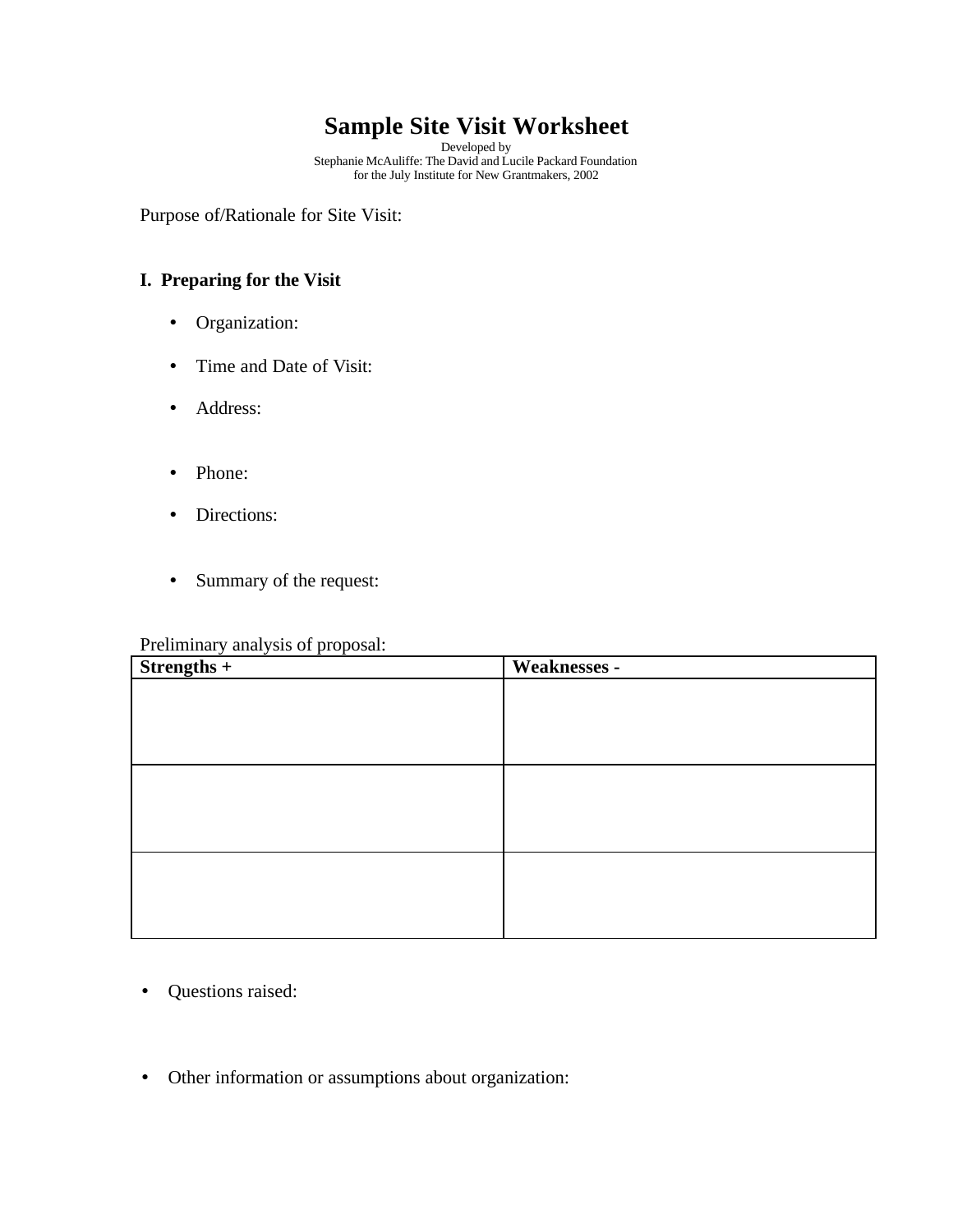## **Sample Site Visit Worksheet**

Developed by Stephanie McAuliffe: The David and Lucile Packard Foundation for the July Institute for New Grantmakers, 2002 Page 2

### **II. Field Notes**

- Persons interviewed (name/title):
- Impressions or Observations of:
	- Physical plan (Prompts: Do they appear to have the infrastructure necessary to accomplish what they propose in their request?):
	- Staff (Prompts: Do they appear to be adequately staffed? Does the staff appear to be motivated and engaged in their work?):
- Other:

#### **General questions/prompts:**

- What are the trends you see coming?
- What special challenges are ahead for you/your organization?
- Within your organization?
- Financially?
- Concerning your clients/constituents?
- Who else is doing good work in your field?
- What else would you like me to know?
- Do you have any questions for me?

#### **Reminder: Be sure to…**

- Explain the review and approval process.
- Confirm next steps. (What will they do? What will you do?)
- Establish a timeline for review and decision.